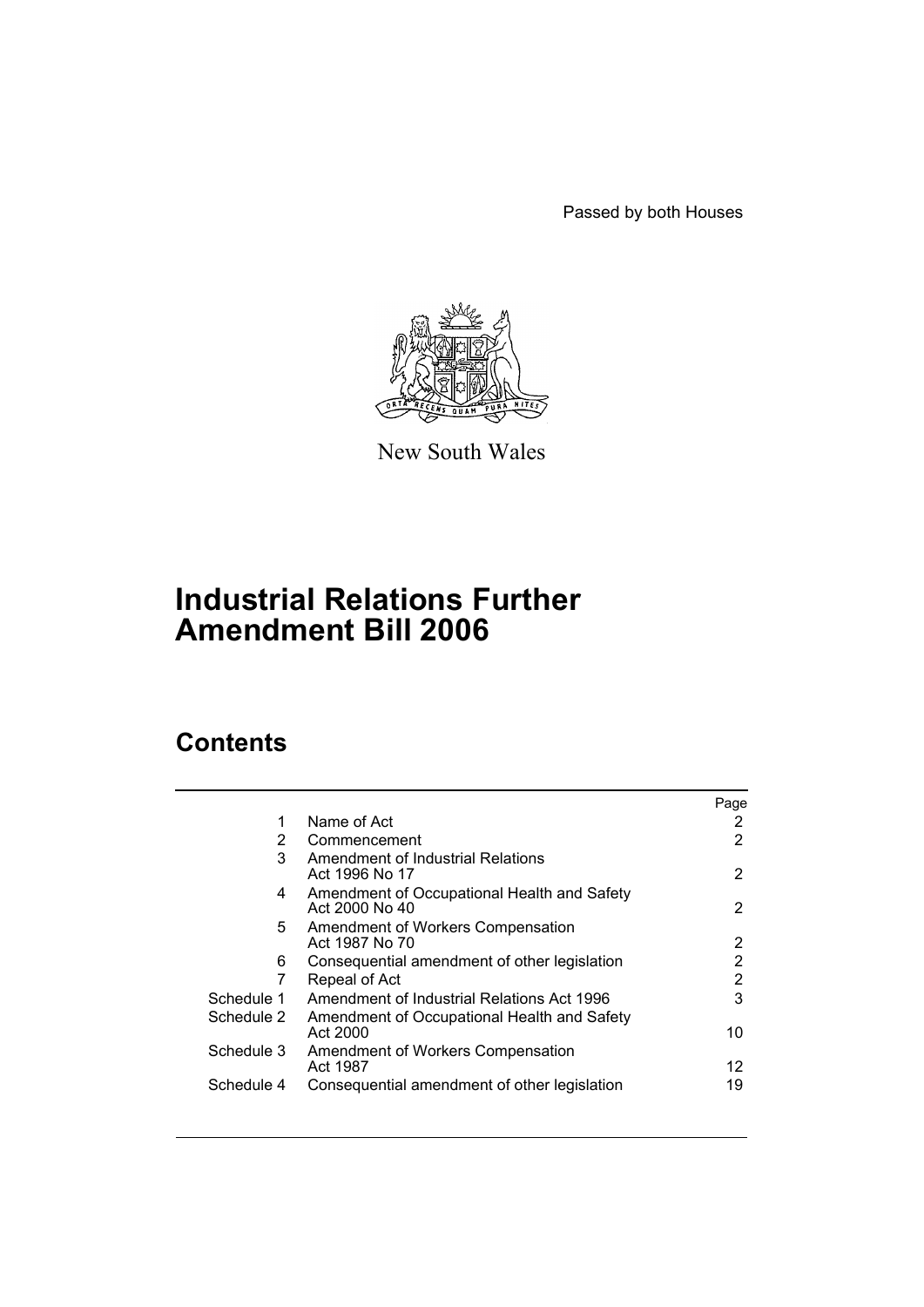*I certify that this PUBLIC BILL, which originated in the LEGISLATIVE ASSEMBLY, has finally passed the LEGISLATIVE COUNCIL and the LEGISLATIVE ASSEMBLY of NEW SOUTH WALES.*

> *Clerk of the Legislative Assembly. Legislative Assembly, Sydney, , 2006*



New South Wales

# **Industrial Relations Further Amendment Bill 2006**

Act No , 2006

An Act to amend the *Industrial Relations Act 1996* with respect to dispute resolution by the Industrial Relations Commission, co-operation with industrial relations tribunals of other States, a NSW industrial relations website and outworkers in clothing trades; to amend the *Occupational Health and Safety Act 2000* and the *Workers Compensation Act 1987* with respect to the protection of workers from dismissal; and for other purposes.

*I have examined this Bill, and find it to correspond in all respects with the Bill as finally passed by both Houses.*

*Chairman of Committees of the Legislative Assembly.*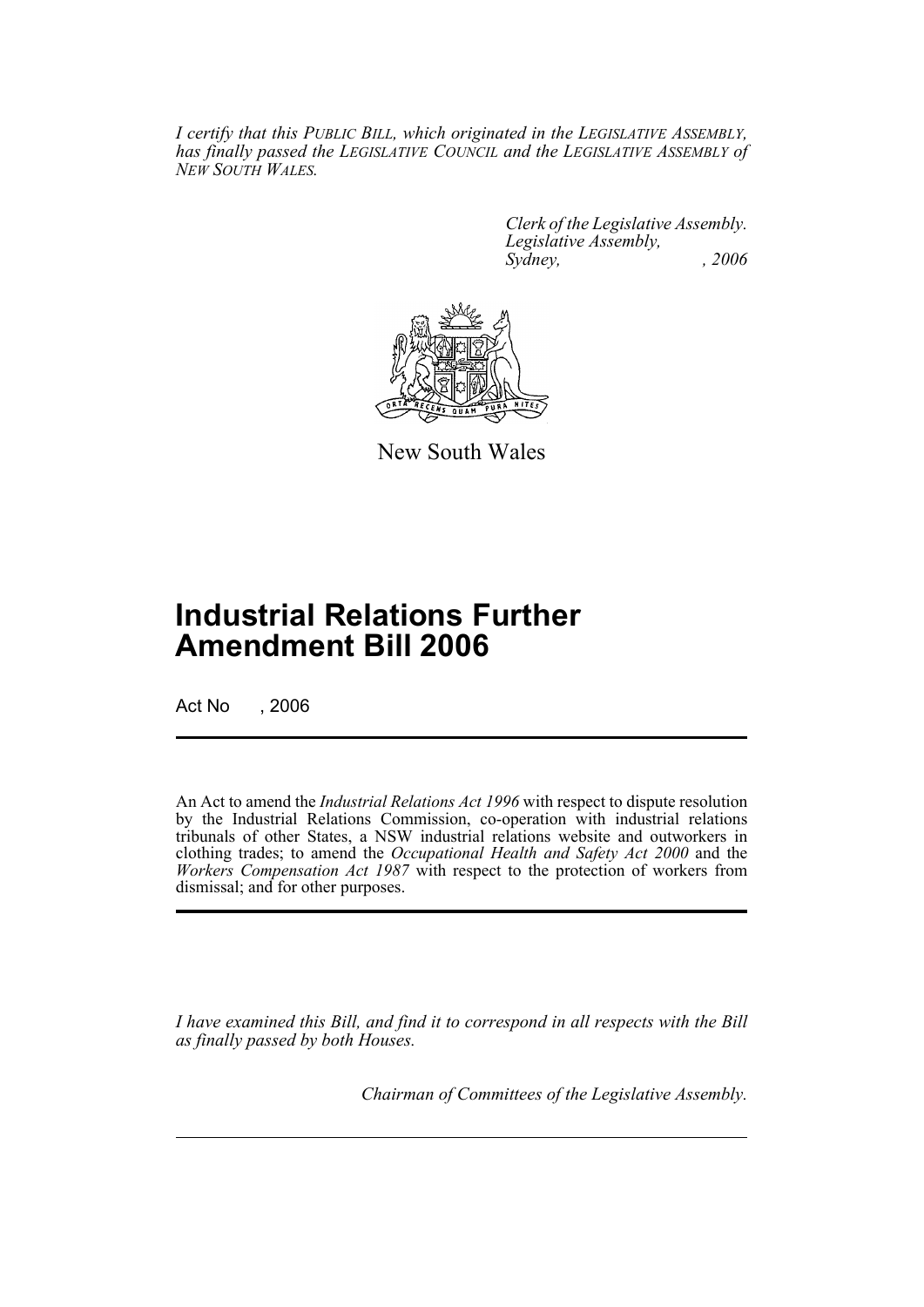# **The Legislature of New South Wales enacts:**

# **1 Name of Act**

This Act is the *Industrial Relations Further Amendment Act 2006*.

# **2 Commencement**

This Act commences on a day or days to be appointed by proclamation.

# **3 Amendment of Industrial Relations Act 1996 No 17**

The *Industrial Relations Act 1996* is amended as set out in Schedule 1.

# **4 Amendment of Occupational Health and Safety Act 2000 No 40**

The *Occupational Health and Safety Act 2000* is amended as set out in Schedule 2.

# **5 Amendment of Workers Compensation Act 1987 No 70**

The *Workers Compensation Act 1987* is amended as set out in Schedule 3.

### **6 Consequential amendment of other legislation**

The Act and Rules specified in Schedule 4 are amended as set out in that Schedule.

# **7 Repeal of Act**

- (1) This Act is repealed on the day following the day on which all of the provisions of this Act have commenced.
- (2) The repeal of this Act does not, because of the operation of section 30 of the *Interpretation Act 1987*, affect any amendment made by this Act.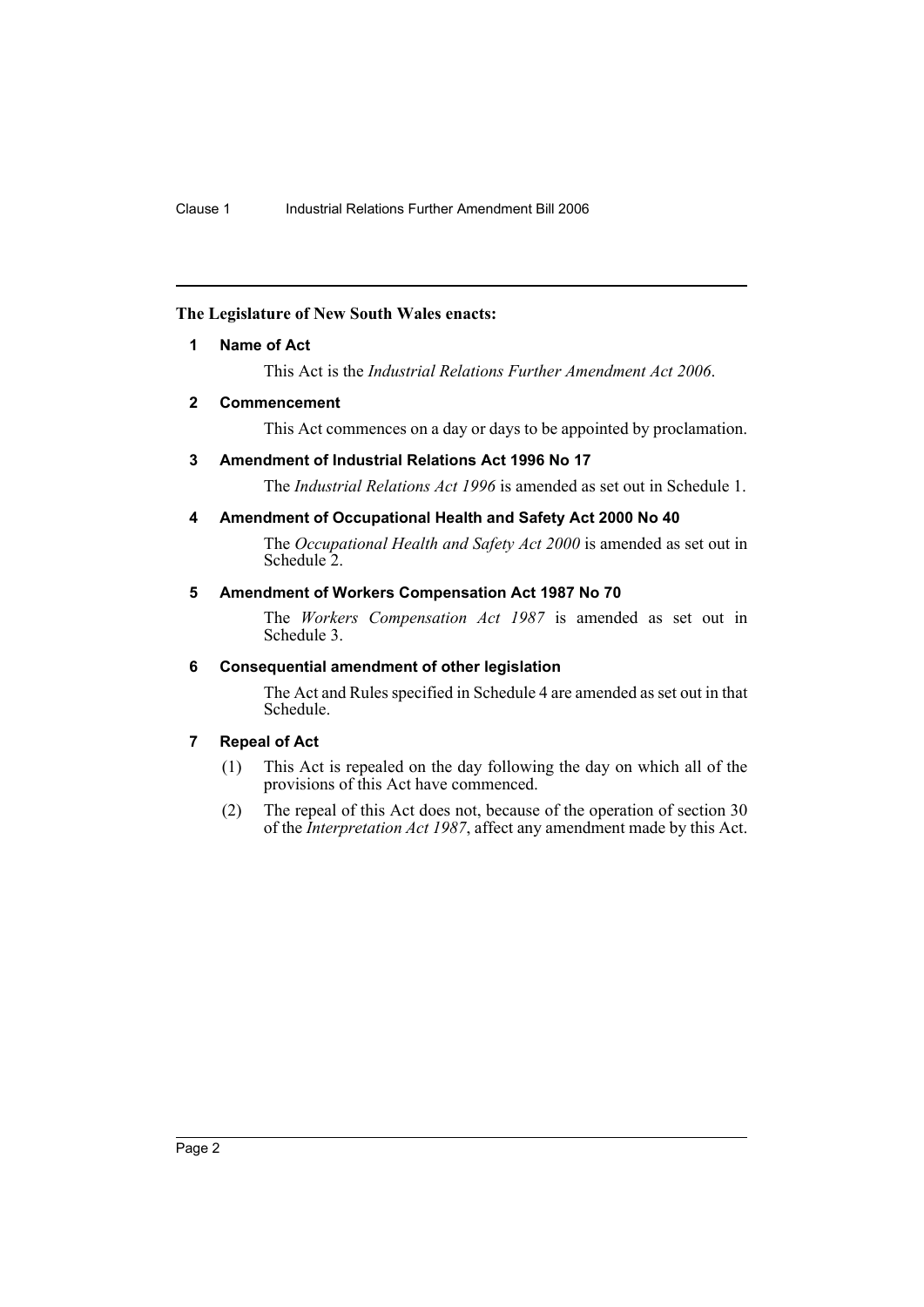Amendment of Industrial Relations Act 1996 New York Schedule 1

# **Schedule 1 Amendment of Industrial Relations Act 1996**

(Section 3)

### **[1] Section 6 Definition of industrial matters**

Insert after section 6 (2) (j):

- (k) the mode, terms and conditions under which work is given out, whether directly or indirectly, to be performed by outworkers in the clothing trades.
- **[2] Sections 13 (2), 15 (2), 33 (6), 45 (2), 114 (a), 314 (6), 318 (2) and 331 (2) and clause 6 of Schedule 3**

Omit "in the Industrial Gazette" wherever occurring.

Insert instead "on the NSW industrial relations website".

### **[3] Chapter 2, Part 7 Protection of injured employees**

Omit the Part.

### **[4] Section 127 Liability of principal contractor for remuneration payable to employees of subcontractor**

Omit section 127 (8). Insert instead:

# (8) **False statement is offence**

A person who gives the principal contractor a written statement knowing it to be false is guilty of an offence if:

- (a) the person is the subcontractor, or
- (b) the person is authorised by the subcontractor to give the statement on behalf of the subcontractor, or
- (c) the person holds out or represents that the person is authorised by the subcontractor to give the statement on behalf of the subcontractor.

Maximum penalty: 100 penalty units.

### **[5] Section 129A Definitions**

Omit the definition of *outworker* in the clothing trades.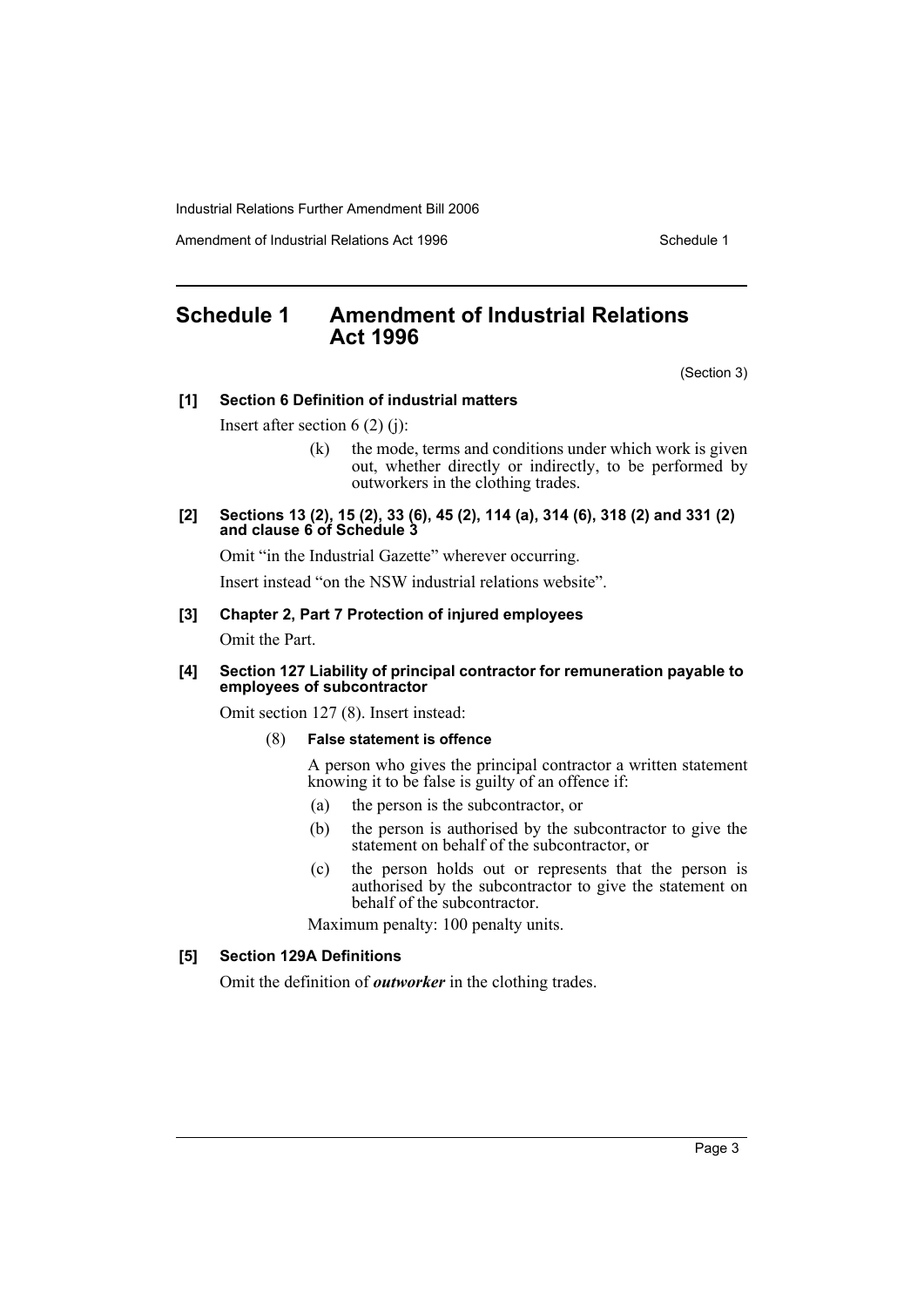### **[6] Section 129B Outworkers in clothing trades employed by constitutional corporations**

Omit section 129B (2). Insert instead:

- (2) To avoid doubt, the conditions referred to in subsection (1) (b) include provisions of the award relating to:
	- (a) the giving out of work, and
	- (b) the making or keeping of records in connection with the giving out of work, and
	- (c) the disclosure of information about the giving out of work, and
	- (d) the registration of persons for the purpose of giving out work.

### **[7] Section 129C Application of certain enforcement provisions**

Insert "or in section 406 (Awards and other industrial instruments provide minimum entitlements)" after "Chapter 7".

#### **[8] Section 146B**

Insert after section 146A:

#### **146B Commission may exercise certain dispute resolution functions under federal workplace agreements**

- (1) A person may apply to the Commission to have a dispute resolution process conducted by the Commission in relation to a matter or matters in dispute if:
	- (a) the parties to the dispute are bound by a federal workplace agreement, and
	- (b) the Commission is authorised or permitted to conduct the dispute resolution process:
		- (i) under dispute settlement procedures (within the meaning of section 353 of the federal Act) set out in the agreement, or
		- (ii) if no such dispute settlement procedures are set out in the agreement, under the federal model dispute resolution process.

**Note.** Section 353 of the federal Act provides that a federal workplace agreement must include procedures for settling disputes about matters arising under the agreement between the employer and the employees whose employment will be subject to the agreement. The section also provides that if the workplace agreement does not include such procedures, then the agreement is taken to include the model dispute resolution process set out in Part 13 of that Act.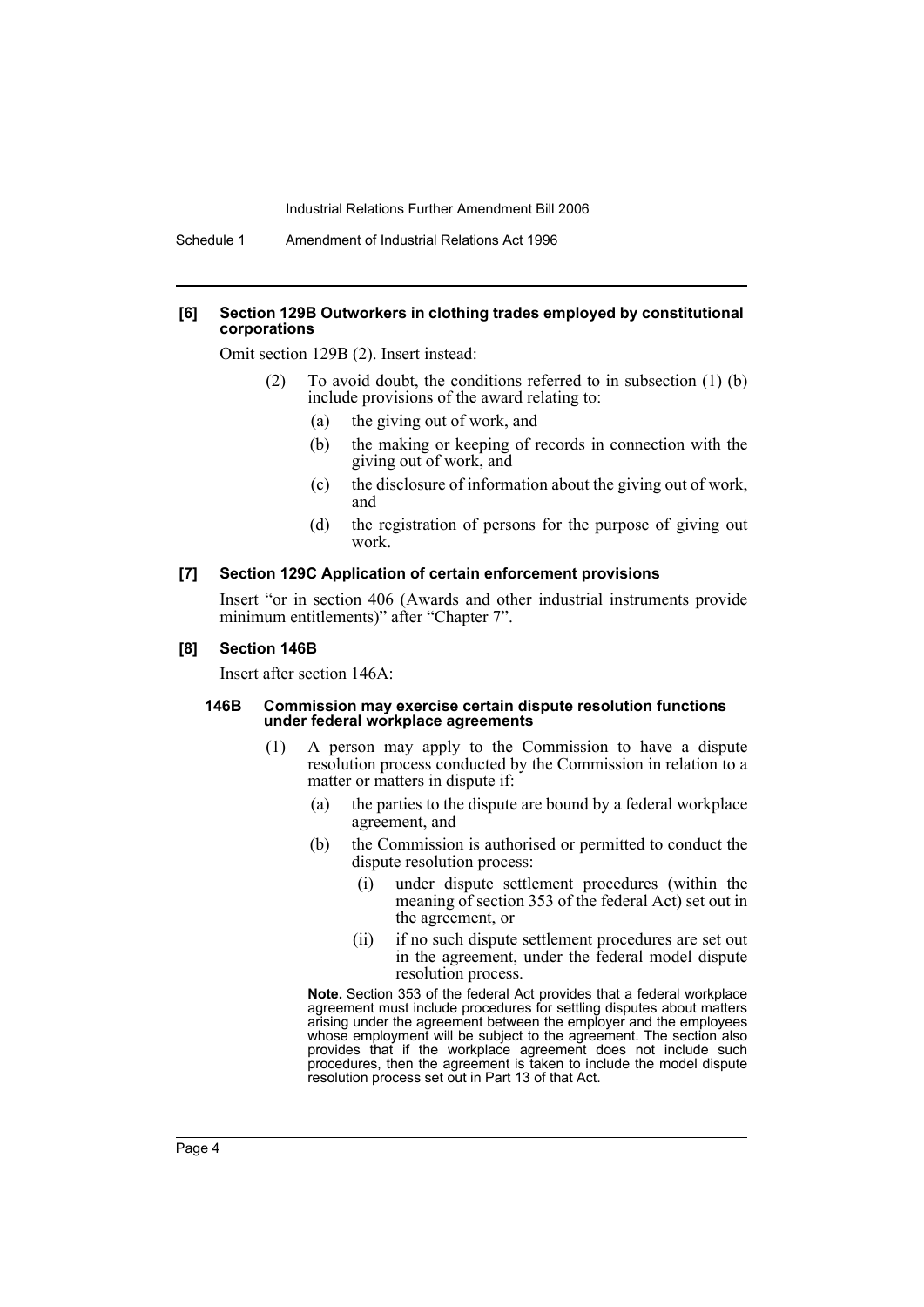Amendment of Industrial Relations Act 1996 New York Schedule 1

- (2) On any such application, the Commission has and may exercise such functions with respect to the resolution of the dispute as are conferred or imposed on it by or under:
	- (a) the federal workplace agreement concerned or federal model dispute resolution process (as the case may be), and
	- (b) the federal Act.
- (3) The Commission is to be constituted by a single member of the Commission unless the federal workplace agreement concerned, federal model dispute resolution process or federal Act (as the case may be) requires otherwise.
- (4) Subject to subsection (5), the exercise of a function conferred or imposed on the Commission as referred to in subsection (2) is, for the purposes of any other provision of this Act, taken not to have been exercised under this Act.
- (5) The regulations may make provision for or with respect to the application of the provisions of this Act (with such modifications, if any, as may be prescribed by the regulations) to the exercise of functions conferred or imposed on the Commission as referred to in subsection (2).
- (6) The functions that the Commission is authorised or permitted to exercise as referred to in this section are in addition to, and do not derogate from, any other function of the Commission.
- (7) Nothing in this section:
	- (a) makes any order, determination or other decision of the Commission in respect of the dispute binding on the parties to the dispute unless the federal workplace agreement concerned, federal model dispute resolution process or federal Act (as the case may be) operate to make any such order, determination or decision binding on the parties, or
	- (b) limits the operation of section 146A.
- (8) In this section:

*federal Act* means the *Workplace Relations Act 1996* of the Commonwealth.

*federal model dispute resolution process* means the model dispute resolution process within the meaning of the federal Act.

*federal workplace agreement* means a workplace agreement within the meaning of the federal Act.

*modification* includes addition, exception, omission or substitution.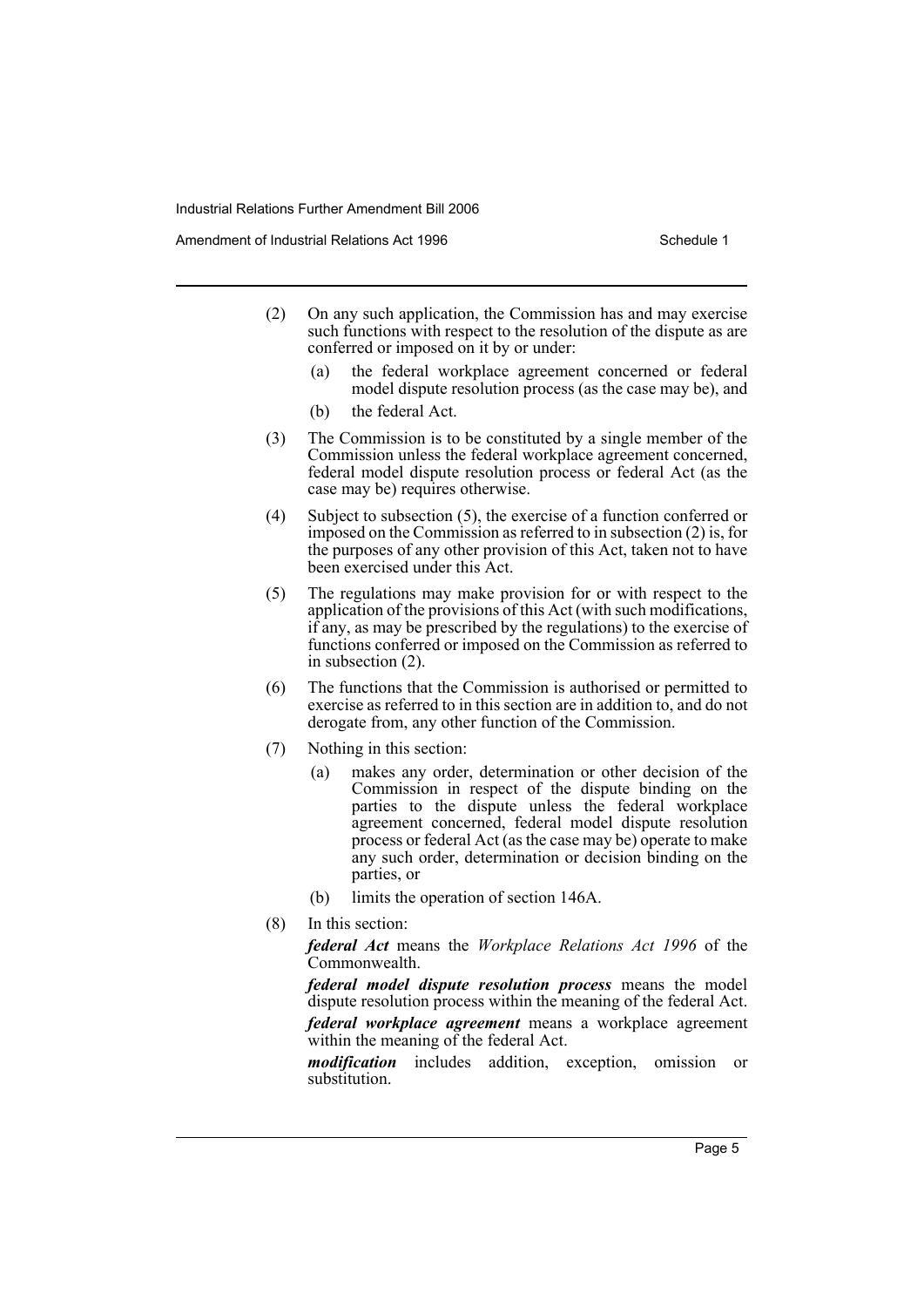Schedule 1 Amendment of Industrial Relations Act 1996

# **[9] Chapter 4, Part 9A**

Insert after Part 9:

# **Part 9A Co-operation between State industrial tribunals**

**206A Definitions**

#### In this Part:

*industrial law* of another State means:

- (a) a law of the State corresponding, or substantially corresponding, to this Act, or
- (b) a law of the State that is declared by the regulations to be a corresponding law (whether or not the law corresponds, or substantially corresponds, to this Act).

*industrial tribunal* of another State means:

- (a) a tribunal established under a law of the State that has functions corresponding, or substantially corresponding, to functions conferred or imposed on the NSW Commission by this Act, or
- (b) a tribunal established under a law of the State that is declared by the regulations to be the industrial tribunal of the State (whether or not the tribunal has functions corresponding, or substantially corresponding, to functions conferred or imposed on the NSW Commission by this Act).

*NSW Commission* means the Industrial Relations Commission established by this Act.

### **206B Joint proceedings**

- (1) A member of the NSW Commission may exercise, in the presence of:
	- (a) a member of an industrial tribunal of another State, and
	- (b) the parties to any proceedings before an industrial tribunal of another State, and
	- (c) any witness summoned by an industrial tribunal of another State,

any of the functions that are exercisable by the member of the NSW Commission in relation to a matter.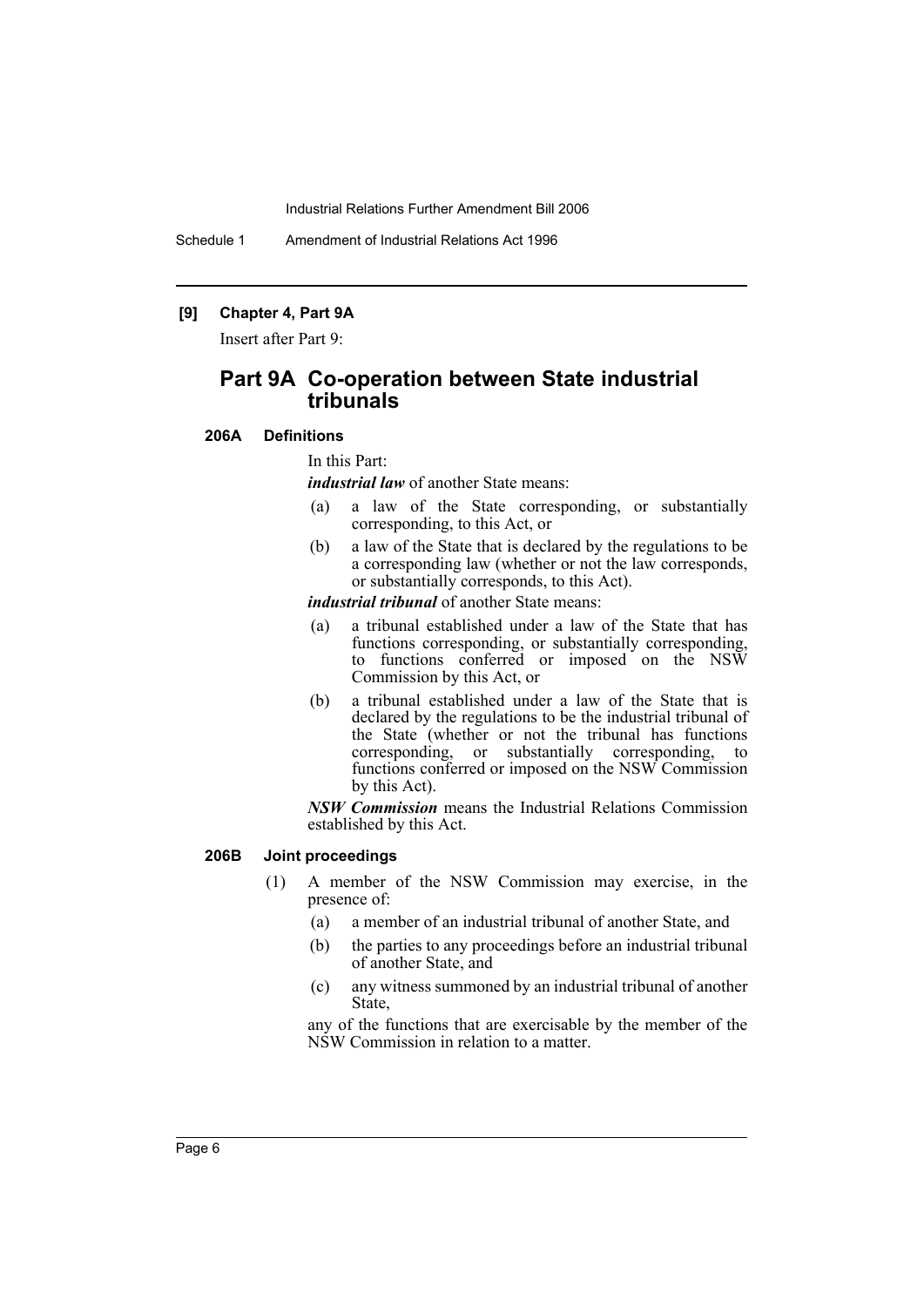Amendment of Industrial Relations Act 1996 New York Schedule 1

(2) Evidence may be given, and submissions made, jointly for the purposes of the proceedings before the NSW Commission and the industrial tribunal of another State.

#### **206C NSW Commission may exercise functions conferred under industrial law of another State**

- (1) Subject to subsection (3), the NSW Commission has (and may exercise) such functions as may be conferred on it under the industrial law of another State.
- (2) However, the exercise of any such function by the NSW Commission is taken for the purposes of this Act not to be the exercise of a function under this Act.
- (3) Subsection (1) does not extend to any function (or class of functions) conferred under the industrial law of another State that is excluded by the regulations.

# **[10] Chapter 4, Part 11**

Insert after Part 10:

# **Part 11 NSW industrial relations website**

### **208A NSW industrial relations website**

For the purposes of this Act, the *NSW industrial relations website* is the Internet website used for the time being by the Industrial Registrar to provide public access to information relating to New South Wales industrial relations matters.

### **208B When matter is published on NSW industrial relations website**

- (1) A matter is published on the NSW industrial relations website:
	- (a) if it is made accessible in full on that website, or
	- (b) if notice of its making, issue or other production is made accessible on that website and it is made accessible separately in full on that website or in any other identified location.
- (2) The date on which a matter is published on the NSW industrial relations website is the date notified by the Industrial Registrar (whether as part of the matter or elsewhere) as the date of its publication, being a date that is not earlier than the date on which it was first made so accessible.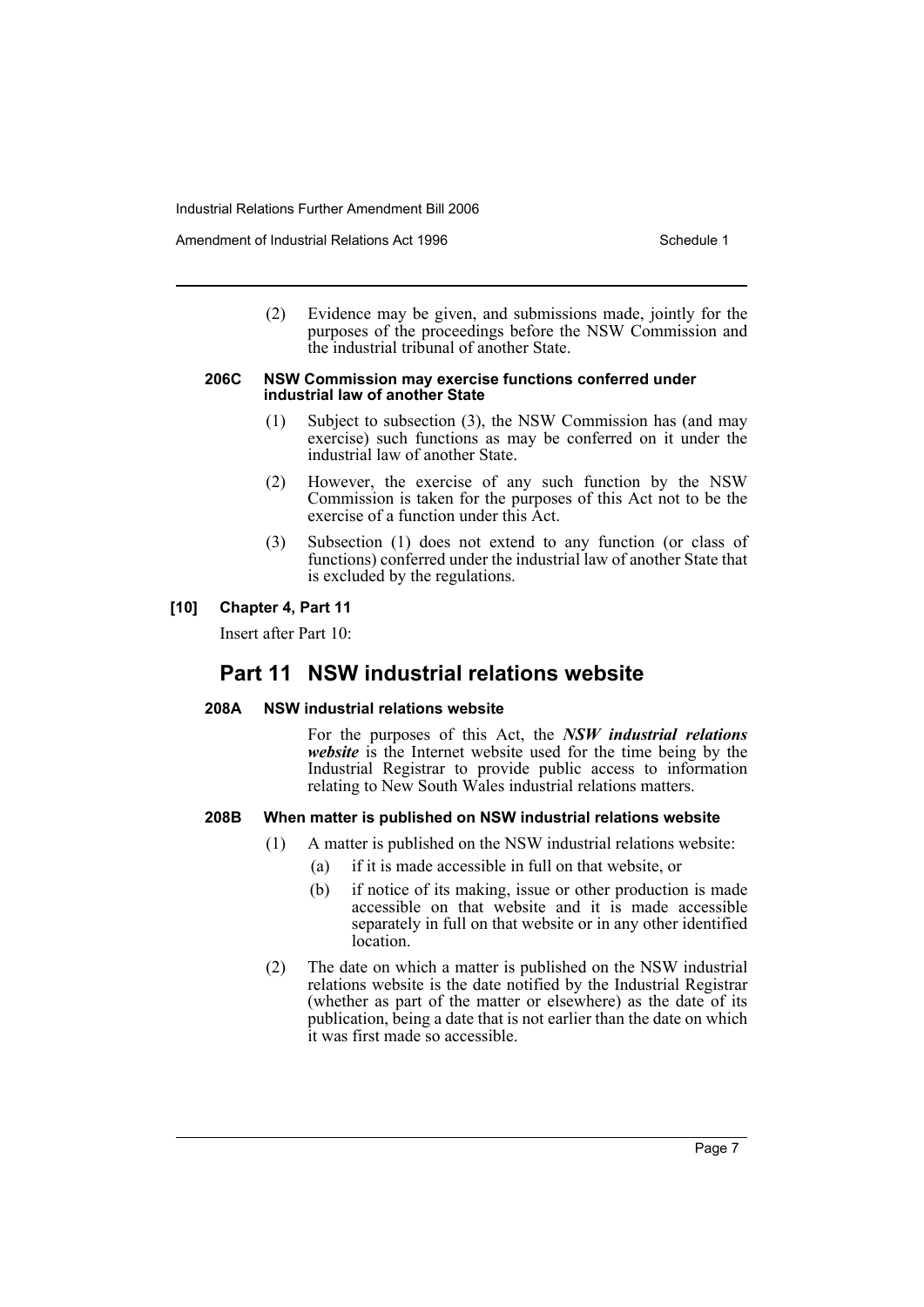Schedule 1 Amendment of Industrial Relations Act 1996

(3) If a matter cannot for technical or other reasons be published on the NSW industrial relations website at a particular time, the matter may be published at that time in such other manner as the Industrial Registrar determines and published on that website as soon as practicable thereafter. In that case, it is taken to have been published on that website at that earlier time.

# **208C Evidence of publication**

- (1) The Industrial Registrar may issue a certificate that certifies either or both of the following matters:
	- (a) that a specified website is currently used (or was used during a specified period or on a specified date) by the Registrar to provide public access to information relating to New South Wales industrial relations matters,
	- (b) that a specified matter was published on the NSW industrial relations website on a specified date.
- (2) For the purposes of any proceedings before a court or tribunal, a certificate purportedly issued under subsection (1) is admissible as evidence of the particulars certified in and by the certificate.
- (3) The provisions of this section are in addition to, and do not derogate from, the provisions of section 390.

### **[11] Section 390 Evidence of an industrial instrument or order**

Omit section 390 (1) (a). Insert instead:

(a) in relation to an instrument or order made before the commencement of Schedule 1 [10] to the *Industrial Relations Further Amendment Act 2006*—a copy of the Industrial Gazette in which the instrument or order appeared, or

# **[12] Section 390 (1) (b)**

Insert "(or published on the NSW industrial relations website)" after "printed".

# **[13] Schedule 4 Savings, transitional and other provisions**

Insert at the end of clause 2 (1): *Industrial Relations Further Amendment Act 2006*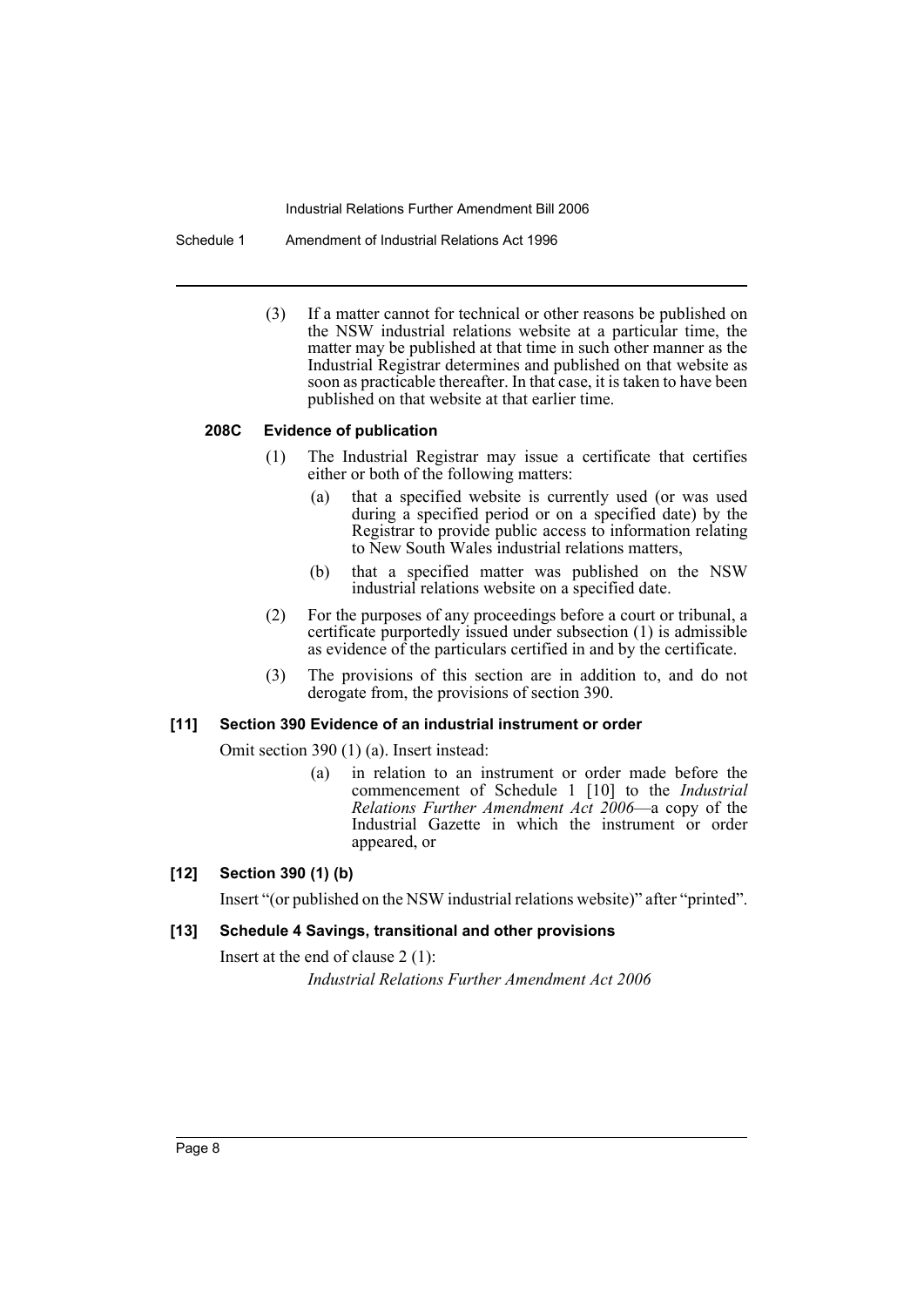Amendment of Industrial Relations Act 1996 New York Schedule 1

# **[14] Schedule 4, clause 31C**

Insert after clause 31B:

### **31C Transitional arrangements relating to Industrial Gazette**

- (1) This clause applies to any provision of an Act or statutory rule that is amended by the *Industrial Relations Further Amendment Act 2006* to replace a reference to the Industrial Gazette with a reference to the NSW industrial relations website.
- (2) Any matter that was duly published in the Industrial Gazette as required or permitted by a provision to which this clause applies continues to have been duly published for the purposes of that provision on and after the relevant commencement day despite the amendment of the provision by the *Industrial Relations Further Amendment Act 2006*.
- (3) In this clause:

*relevant commencement day* means the day on which Schedule 1 [10] to the *Industrial Relations Further Amendment Act 2006* commences.

# **[15] Dictionary**

Insert in alphabetical order:

*NSW industrial relations website*—see section 208A.

*outworker* in the clothing trades means a person described in clause 1 (f) of Schedule 1 as an employee.

**Note.** A person described in clause 1 (f) of Schedule 1 as an employee is taken to be an employee for the purposes of this Act by section 5 (3).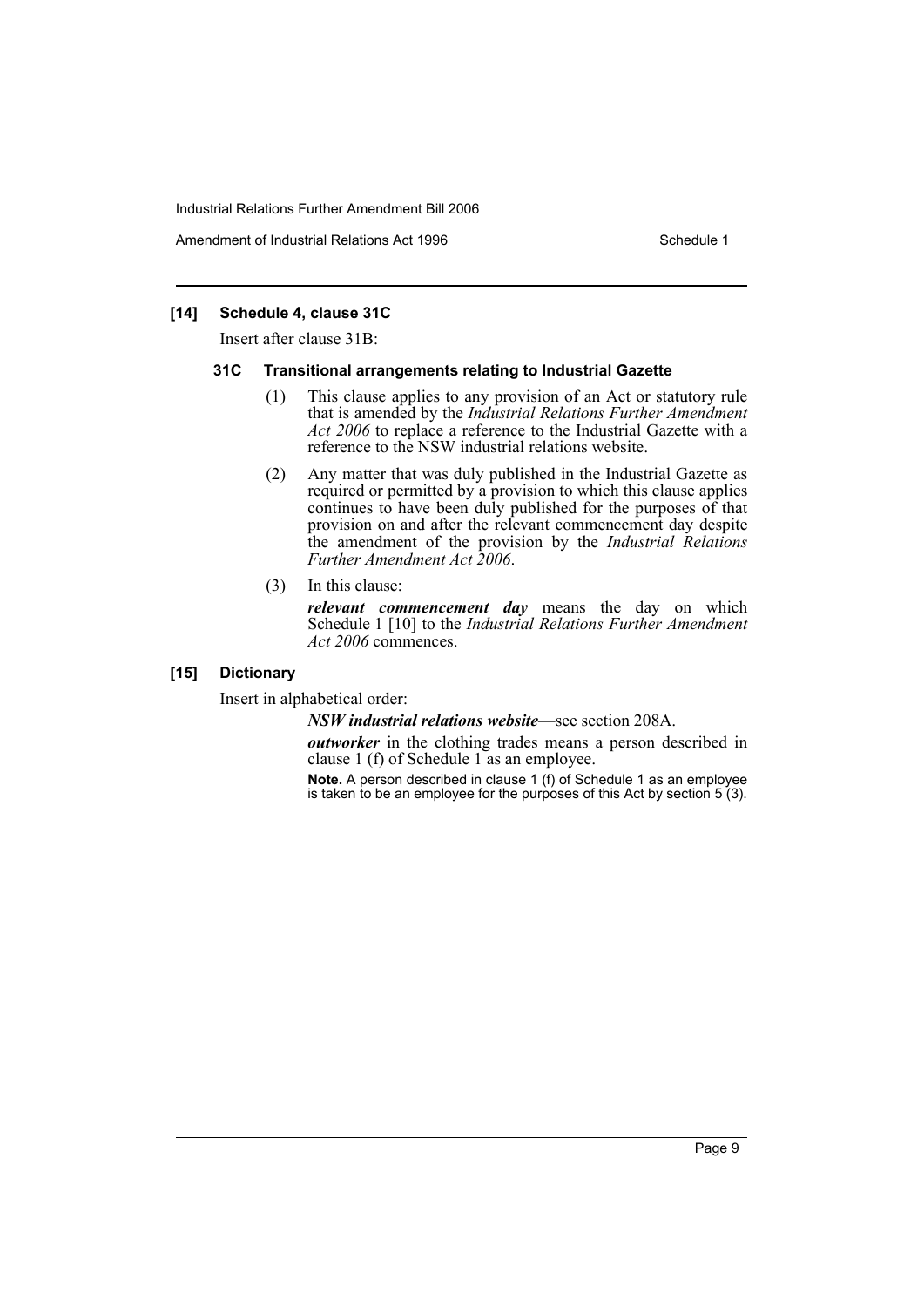Schedule 2 Amendment of Occupational Health and Safety Act 2000

# **Schedule 2 Amendment of Occupational Health and Safety Act 2000**

(Section 4)

### **[1] Section 23 Unlawful dismissal or other victimisation of employee**

Insert "section 23A of this Act and" after "See" in the note to the section.

# **[2] Section 23A**

Insert after section 23:

### **23A Application for reinstatement of employee unlawfully dismissed under section 23**

(1) In this section:

*reinstatement* includes re-employment.

*unlawful dismissal* means the dismissal of an employee in contravention of section 23.

- (2) An employee who has been unlawfully dismissed may, within 21 days after the dismissal, apply to the Industrial Court of NSW for reinstatement. The Court may accept an application that is made out of time if it considers that there is a sufficient reason to do so.
- (3) An industrial organisation of employees may make such an application on behalf of the employee.
- (4) The Industrial Court of NSW may, on such an application, order the employer to reinstate the employee in accordance with the terms of the order.
- (5) If the Industrial Court of NSW is satisfied that the applicant was unlawfully dismissed:
	- (a) the Court is to order the employee to be reinstated in his or her former employment or in any other employment that is no less advantageous to the employee, except as provided by paragraph (b), or
	- (b) if the employer satisfies the Court that it would be impracticable to reinstate the employee—the Court may order the employer to pay to the employee an amount of compensation determined by the Court to be appropriate in the circumstances (but not exceeding the amount of remuneration the employee would have received but for the dismissal in the period of 6 months following the dismissal).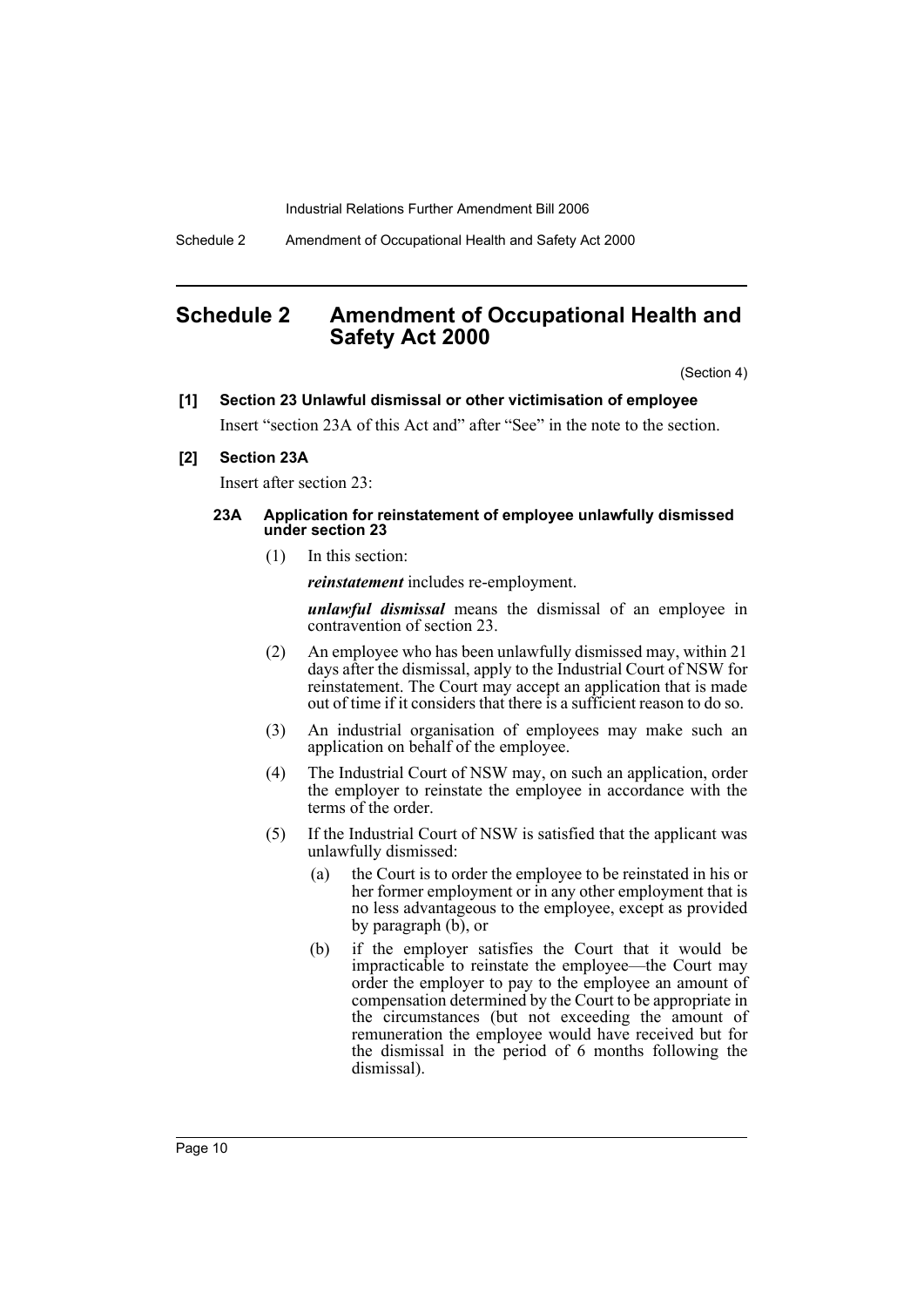Amendment of Occupational Health and Safety Act 2000 Schedule 2

- (6) If the Industrial Court of NSW orders reinstatement under this section, it may order that the period of employment of the applicant with the employer is taken not to have been broken by the dismissal.
- (7) An application under this section may be made regardless of whether the employer has been convicted of an offence against section 23.
- (8) The Industrial Court of NSW must not make an order on an application under this section if:
	- (a) another Act or a statutory instrument provides for redress to the employee in relation to the dismissal, and
	- (b) the employee has commenced proceedings under the other Act or instrument or has not lodged a written undertaking not to proceed under the other Act or instrument.
- (9) Evidence of the fact that the Industrial Court of NSW has made an order under this section in respect of the unlawful dismissal of an employee is not admissible in proceedings for an offence against section 23.
- (10) In any proceedings under this section, if an employee establishes that a matter referred to in section 23 (1) (a),  $(b)$  or (c) occurred or existed before the employee's dismissal, it is presumed that the employee was dismissed because of that matter. That presumption is rebutted if the employer satisfies the Industrial Court of NSW that the matter was not a substantial and operative cause of the dismissal.

**Note.** Appeals against a decision of the Industrial Court of NSW under this section are dealt with under Part 7 of Chapter 4 of the *Industrial Relations Act 1996*.

# **[3] Schedule 3 Savings, transitional and other provisions**

Insert at the end of clause 1 (1):

*Industrial Relations Further Amendment Act 2006* (but only to the extent that it amends this Act)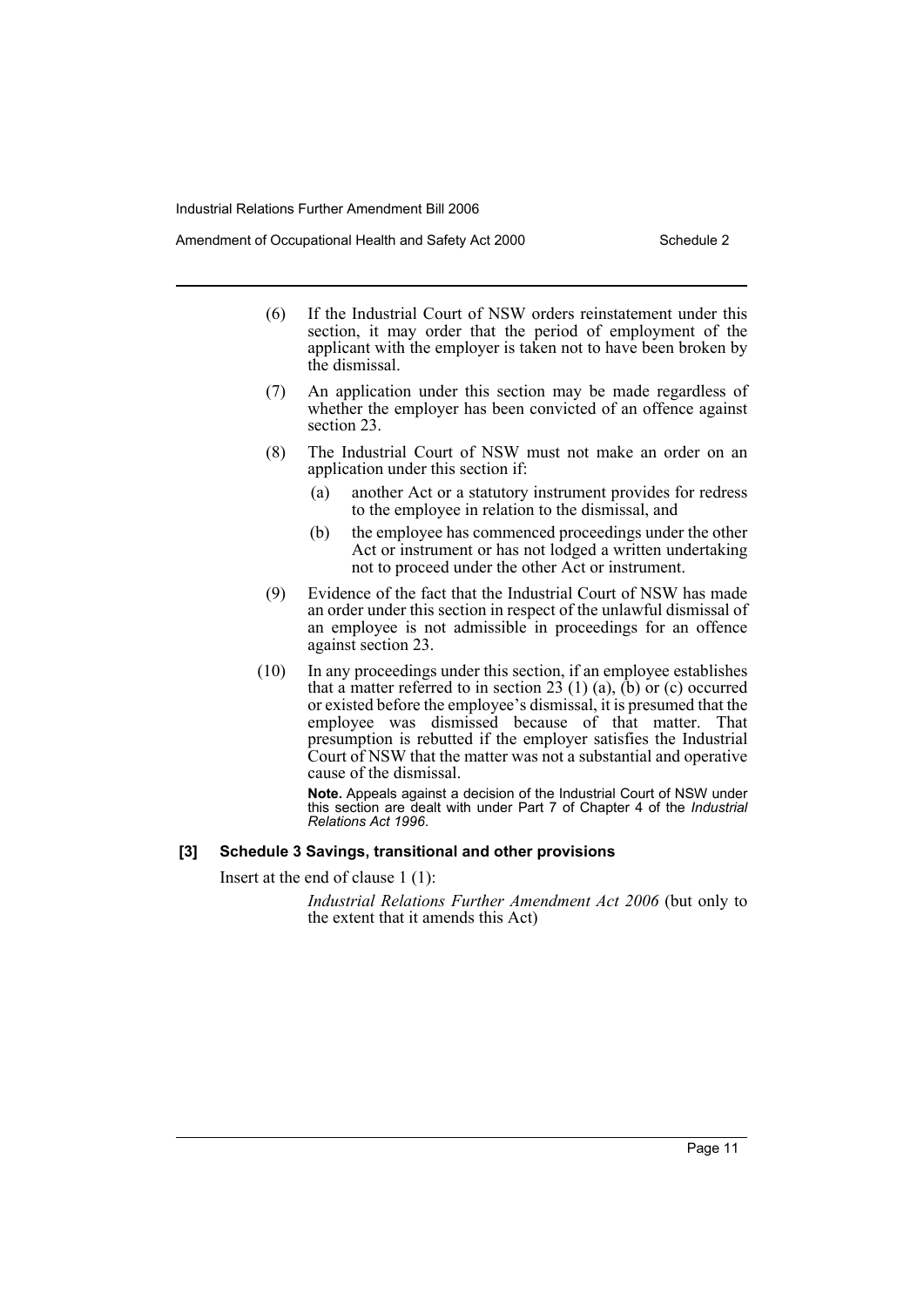Schedule 3 Amendment of Workers Compensation Act 1987

# **Schedule 3 Amendment of Workers Compensation Act 1987**

(Section 5)

**[1] Part 8**

Insert after Part 7:

# **Part 8 Protection of injured workers from dismissal**

- **240 Definitions** (cf IR Act, s 91)
	- (1) In this Part:

*Commonwealth industrial instrument* means any award, workplace agreement or other agreement made under (or taken to have been made, or to have effect, under) the *Workplace Relations Act 1996* of the Commonwealth.

*industrial organisation of employees* has the same meaning as it has in the *Industrial Relations Act 1996*.

*reinstatement* includes re-employment.

*State industrial instrument* has the same meaning as *industrial instrument* has in the *Industrial Relations Act 1996*.

- (2) For the purposes of this Part, an *injured worker* is a worker who receives an injury for which the worker is entitled to receive compensation under this Act or the *Workers' Compensation (Dust Diseases) Act 1942*.
- (3) For the purposes of this Part, a person is the *employer* of an injured worker only if the injury arose (either wholly or partly) out of or in the course of employment with that person.

**Note.** For the purposes of comparison, a number of provisions of this Part contain bracketed notes in headings drawing attention ("cf IR Act") to equivalent or comparable (though not necessarily identical) provisions of the *Industrial Relations Act 1996* (as in force immediately before the commencement of this Part).

#### **241 Application to employer for reinstatement of dismissed injured worker** (cf IR Act, s 92)

(1) If an injured worker is dismissed because he or she is not fit for employment as a result of the injury received, the worker may apply to the employer for reinstatement to employment of a kind specified in the application.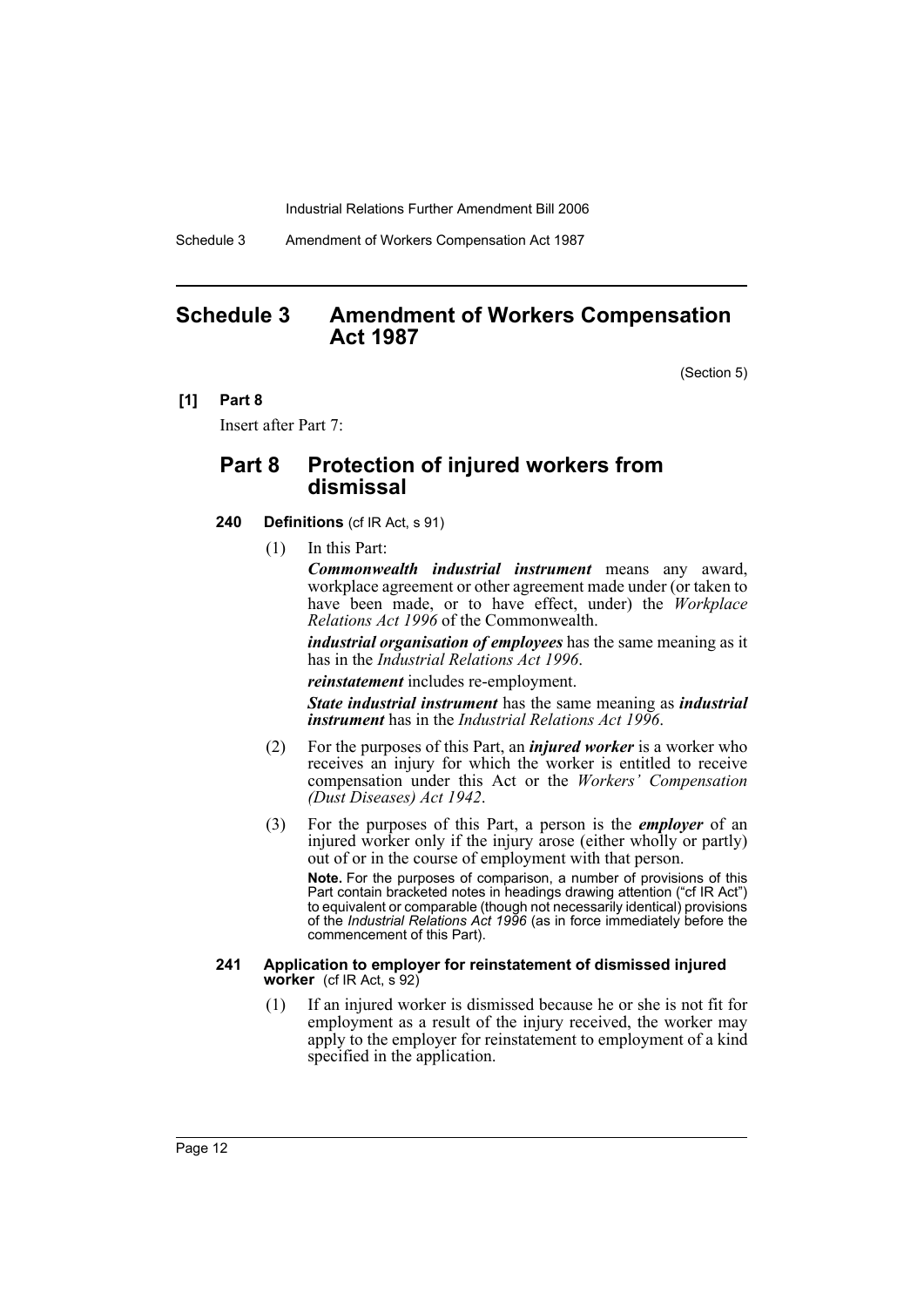Amendment of Workers Compensation Act 1987 Number 2012 1987

- (2) The kind of employment for which the worker applies for reinstatement cannot be more advantageous to the worker than that in which the worker was engaged when he or she first became unfit for employment because of the injury.
- (3) The worker must produce to the employer a certificate given by a medical practitioner to the effect that the worker is fit for employment of the kind for which the worker applies for reinstatement.

### **242 Application to Industrial Relations Commission for reinstatement order if employer does not reinstate** (cf IR Act, s 93)

- (1) If an employer does not reinstate the worker immediately to employment of the kind for which the worker has so applied for reinstatement (or to any other kind of employment that is no less advantageous to the worker), the worker may apply to the Industrial Relations Commission for a reinstatement order.
- (2) An industrial organisation of employees may make the application on behalf of the worker.
- (3) The Industrial Relations Commission may not make a reinstatement order, except in special circumstances, if the application to the employer for reinstatement was made more than 2 years after the injured worker was dismissed.

#### **243 Order by Industrial Relations Commission for reinstatement**  (cf IR Act, s 94)

- (1) The Industrial Relations Commission may, on such an application, order the employer to reinstate the worker in accordance with the terms of the order.
- (2) The Industrial Relations Commission may order the worker to be reinstated to employment of the kind for which the worker has so applied for reinstatement (or to any other kind of employment that is no less advantageous to the worker), but only if the Commission is satisfied that the worker is fit for that kind of employment.
- (3) If the employer does not have employment of that kind available, the Industrial Relations Commission may order the worker to be reinstated to employment of any other kind for which the worker is fit, being:
	- (a) employment of a kind that is available but that is less advantageous to the worker, or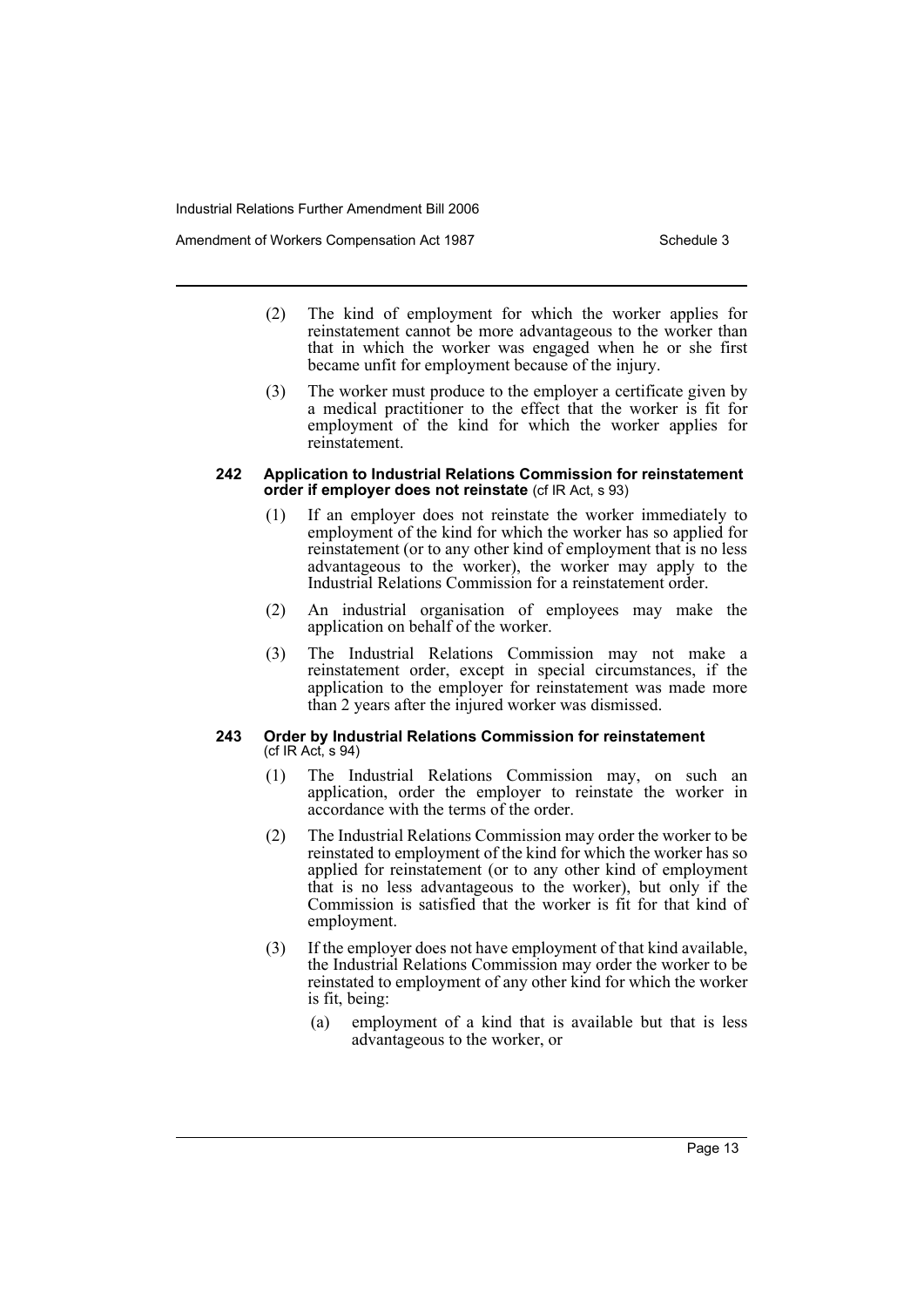#### Schedule 3 Amendment of Workers Compensation Act 1987

- (b) employment of a kind that the Commission considers that the employer can reasonably make available for the worker (including part-time employment or employment in which the worker may undergo rehabilitation).
- (4) If the Industrial Relations Commission orders the worker to be reinstated, it may order the employer to pay to the worker an amount stated in the order that does not exceed the remuneration the worker would, but for being dismissed, have received after making the application to the employer for reinstatement and before being reinstated in accordance with the order of the Commission.

### **244 Presumption as to reason for dismissal** (cf IR Act, s 95)

- (1) In proceedings for a reinstatement order under this Part it is to be presumed that the injured worker was dismissed because he or she was not fit for employment as a result of the injury received.
- (2) That presumption is rebutted if the employer satisfies the Industrial Relations Commission that the injury was not a substantial and operative cause of the dismissal of the worker.

### **245 Disputes as to fitness—medical assessment** (cf IR Act, s 96)

- (1) The Industrial Relations Commission may refer to an approved medical specialist any dispute as to the worker's condition or fitness for employment to be assessed as provided by Part 7 of Chapter 7 of the 1998 Act.
- (2) The approved medical specialist is to submit a report to the Industrial Relations Commission in accordance with the terms of the reference.

# **246 Continuity of service of reinstated worker** (cf IR Act, s 97)

- (1) If a worker is reinstated under this Part, the Industrial Relations Commission may order that the period of employment of the worker with the employer is taken not to have been broken by the dismissal.
- (2) However if the Industrial Relations Commission does so, the period between dismissal and the date of the application by the worker to the employer for reinstatement is not to be taken into account in calculating for any purpose the period of service of the worker with the employer.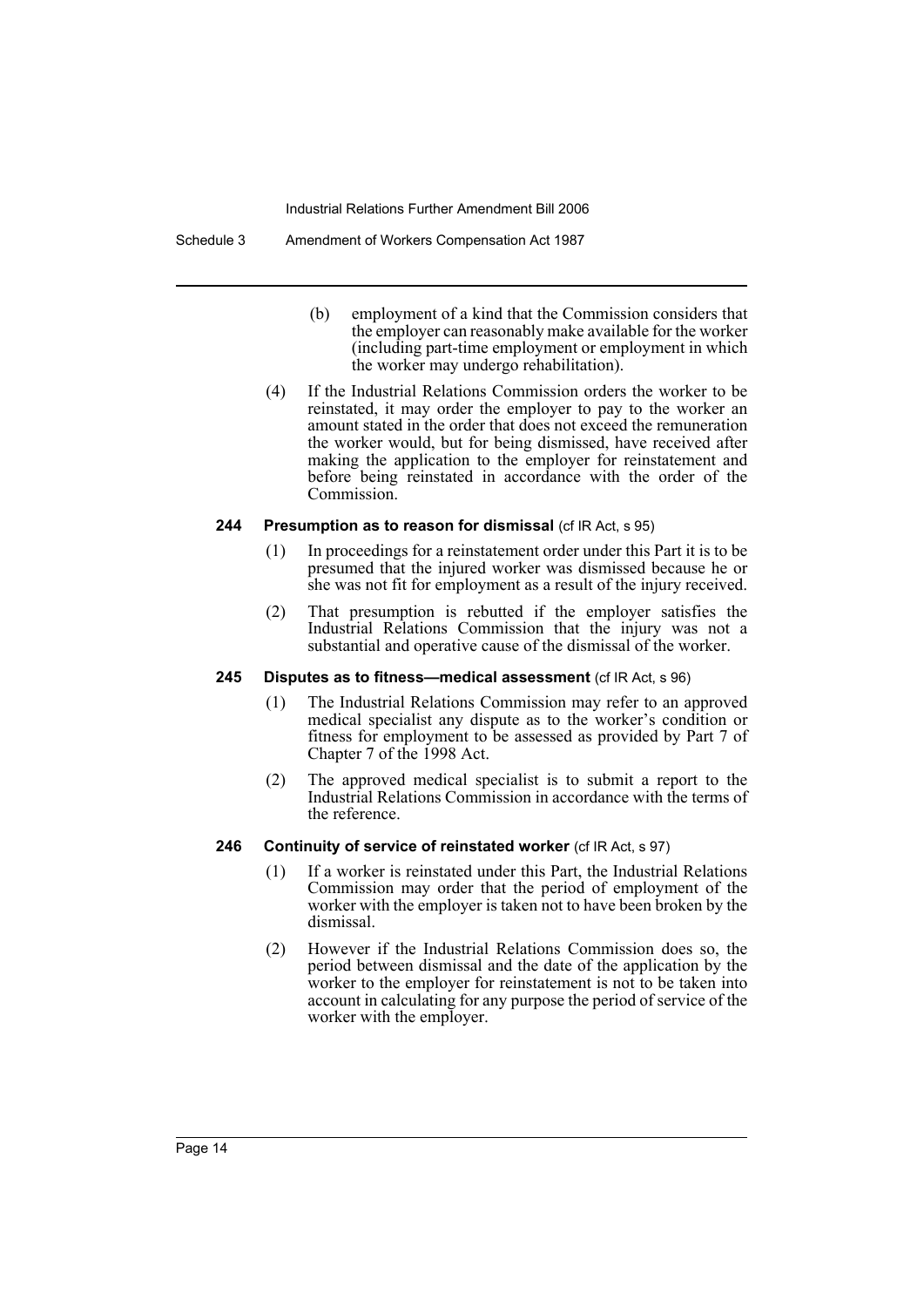Amendment of Workers Compensation Act 1987 Number 2012 1987

# **247 Duty to inform replacement worker** (cf IR Act, s 98)

An employer who, within 2 years after dismissing an injured worker, employs a person to replace the dismissed worker is guilty of an offence unless the employer first informs the person that the dismissed worker may be entitled under this Part to be reinstated to carry out the work for which the person is to be employed.

Maximum penalty: 50 penalty units.

# **248 Dismissal within 6 months of injury an offence** (cf IR Act, s 99)

- (1) An employer of an injured worker who dismisses the worker is guilty of an offence if:
	- (a) the worker is dismissed because the worker is not fit for employment as a result of the injury, and
	- (b) the worker is dismissed during the relevant period after the worker first became unfit for employment.

Maximum penalty: 100 penalty units.

- (2) For the purposes of subsection (1), the *relevant period* is:
	- (a) the period of 6 months after the worker first became unfit for employment, except as provided by paragraphs (b), (c) and  $(d)$ , or
	- (b) if the worker is entitled under a State industrial instrument to accident pay as a result of the injury for a period exceeding that period of 6 months—the period during which the worker is entitled to accident pay, or
	- (c) if the worker was entitled under a State industrial instrument to accident pay as a result of the injury for a period exceeding that period of 6 months but that instrument ceased to have effect as such in relation to the worker because of the commencement of Schedule 8 to the *Workplace Relations Act 1996* of the Commonwealth the period during which the worker would have been entitled to accident pay under the instrument if it had not ceased to have effect, or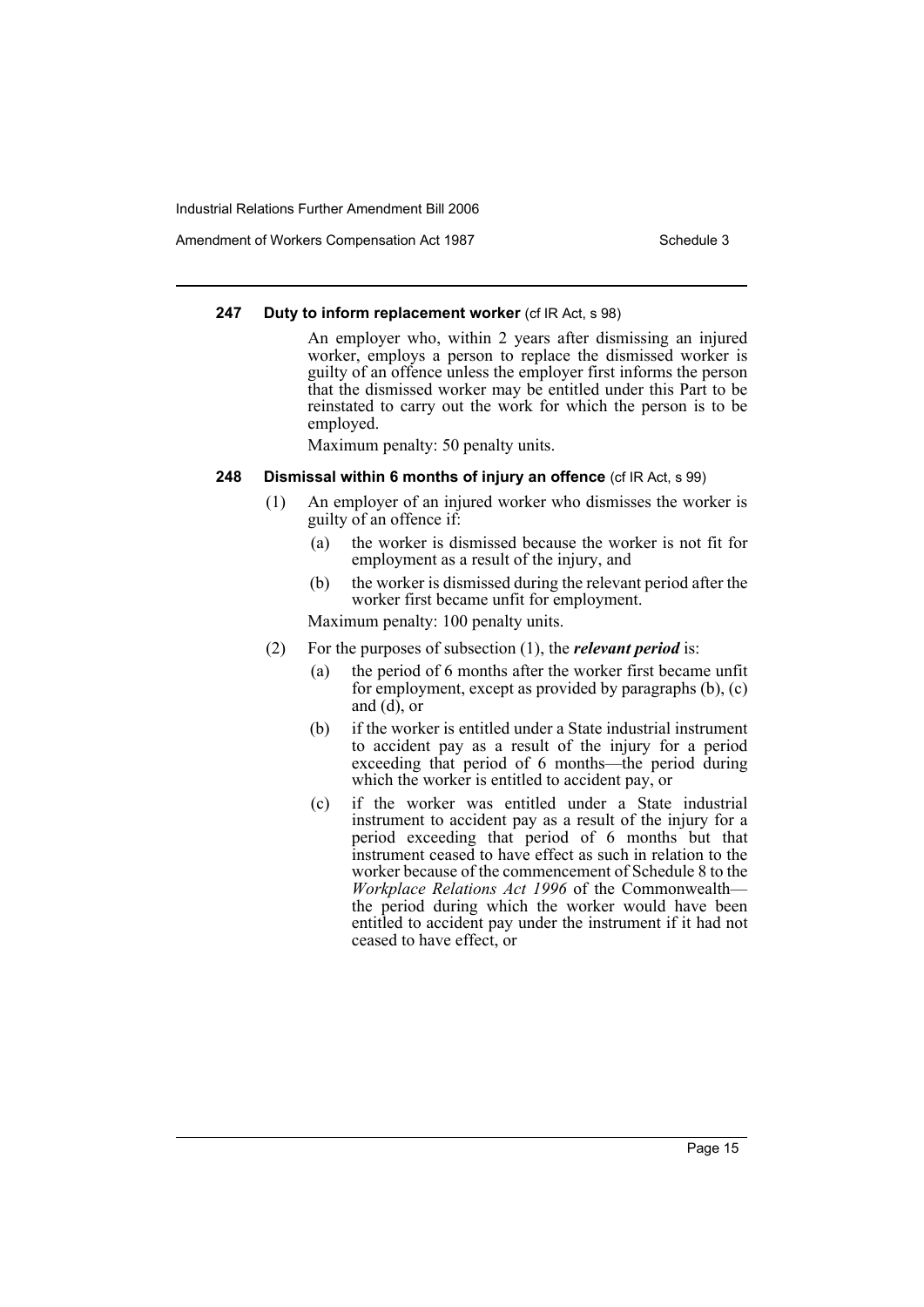Schedule 3 Amendment of Workers Compensation Act 1987

(d) if the worker (other than a worker referred to in paragraph (c)) is entitled under a Commonwealth industrial instrument (or was entitled under a Commonwealth industrial instrument as in force immediately before the commencement of Schedule 7 to the *Workplace Relations Act 1996* of the Commonwealth) to accident pay as a result of the injury for a period exceeding that period of 6 months—the period during which the worker is (or the period during which the worker was) entitled to accident pay, whichever is the greater period.

*Accident pay* is an entitlement of the worker to payment by the employer, while the worker is unfit for employment, that is described as accident pay in the relevant industrial instrument.

**Note.** Both Schedules 7 and 8 to the *Workplace Relations Act 1996* of the Commonwealth (which were inserted by the *Workplace Relations Amendment (Work Choices) Act 2005* of the Commonwealth) commenced on 27 March 2006.

- (3) It is a defence to a prosecution for an offence under this section if the employer satisfies the court that:
	- (a) at the time of dismissal, the worker would not undergo a medical examination reasonably required to determine fitness for employment, or
	- (b) at the time of dismissal, the employer believed on reasonable grounds that the worker was not an injured worker within the meaning of this Part.
- (4) The prosecution may establish that an injured worker was dismissed because the worker was not fit for employment as a result of the injury if the prosecution establishes that the injury was a substantial and operative cause of the dismissal.
- (5) This section applies even if the worker became unfit for employment before the commencement of this section.

# 249 Other rights not affected (cf IR Act, s 100)

This Part does not affect any other rights of a dismissed worker under this or any other Act or under any State industrial instrument or contract of employment.

### **250 Enforcement**

- (1) The following provisions of the *Industrial Relations Act 1996* and the regulations made under that Act apply to and for the purposes of this Part (*the applied provisions*):
	- (a) Part 7 of Chapter 5 (Entry and inspection by officers of industrial organisations),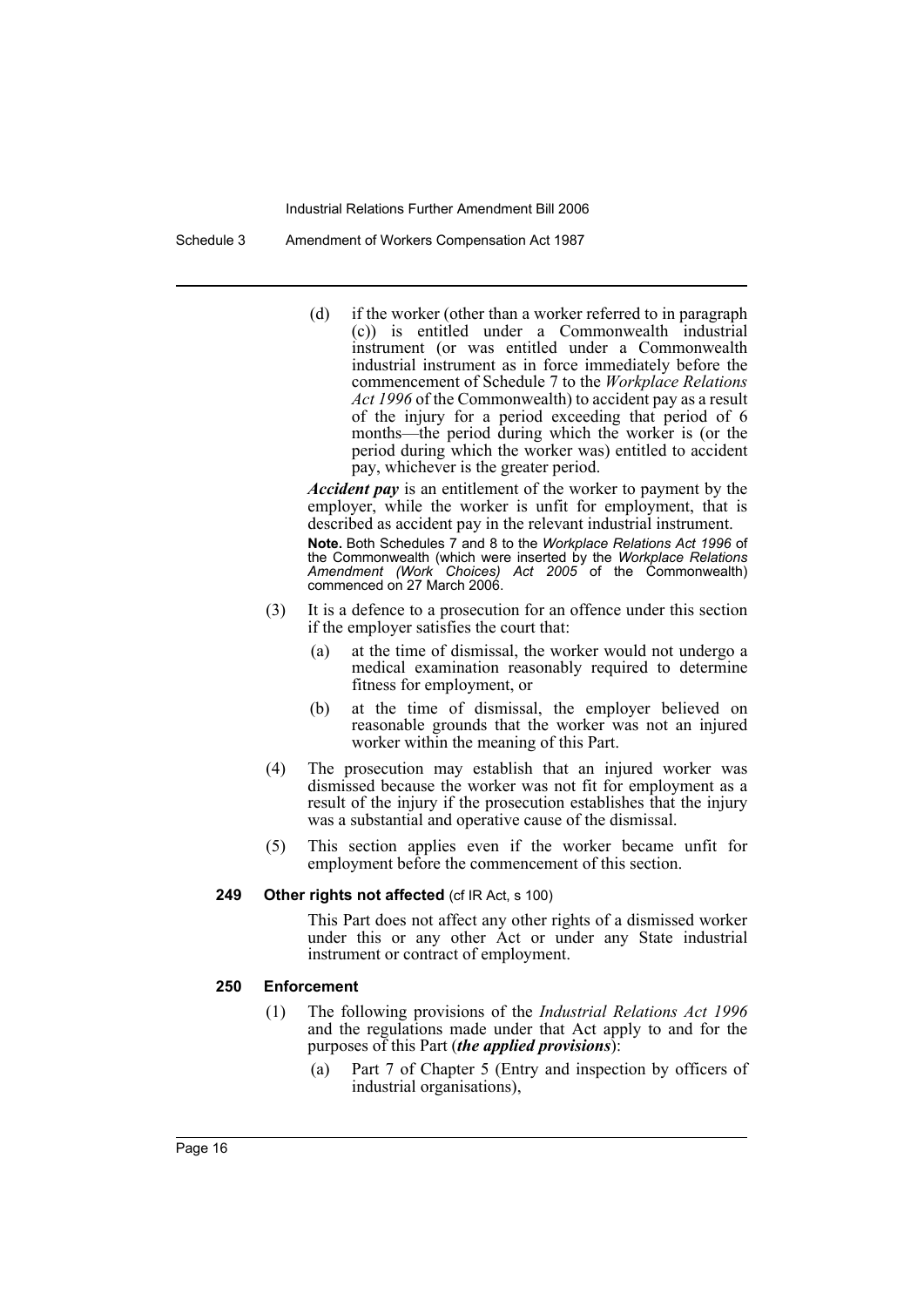Amendment of Workers Compensation Act 1987 **Schedule 3** Schedule 3

- (b) Part 4 of Chapter 7 (Inspectors and their powers),
- (c) Part 5 of Chapter 7 (Evidentiary provisions),
- (d) Part 6 of Chapter 7 (Criminal and other legal proceedings),
- (e) any other provision prescribed by the regulations.
- (2) Accordingly, the applied provisions have effect as if they formed part of this Act.
- (3) For the purposes of the application of the applied provisions (but without limiting subsection  $(4)$   $(a)$ ), a reference in the applied provisions:
	- (a) to this Act (that is, the *Industrial Relations Act 1996*) is to be read as a reference to this Part, and
	- (b) to the regulations is to be read as a reference to the regulations under this Act, and
	- (c) to the industrial relations legislation includes a reference to this Part, and
	- (d) to employment is to be read as a reference to employment of an injured worker, and
	- (e) to an employer is to be read as a reference to an employer within the meaning of this Part, and
	- (f) to employees is to be read as a reference to injured workers,

as the case requires.

- (4) The applied provisions have effect:
	- (a) subject to such modifications as are prescribed by this Part or the regulations, and
	- (b) despite any other provisions of this Act that make provision for matters for which the applied provisions make provision.
- (5) In this section: *modification* includes addition, exception, omission or substitution.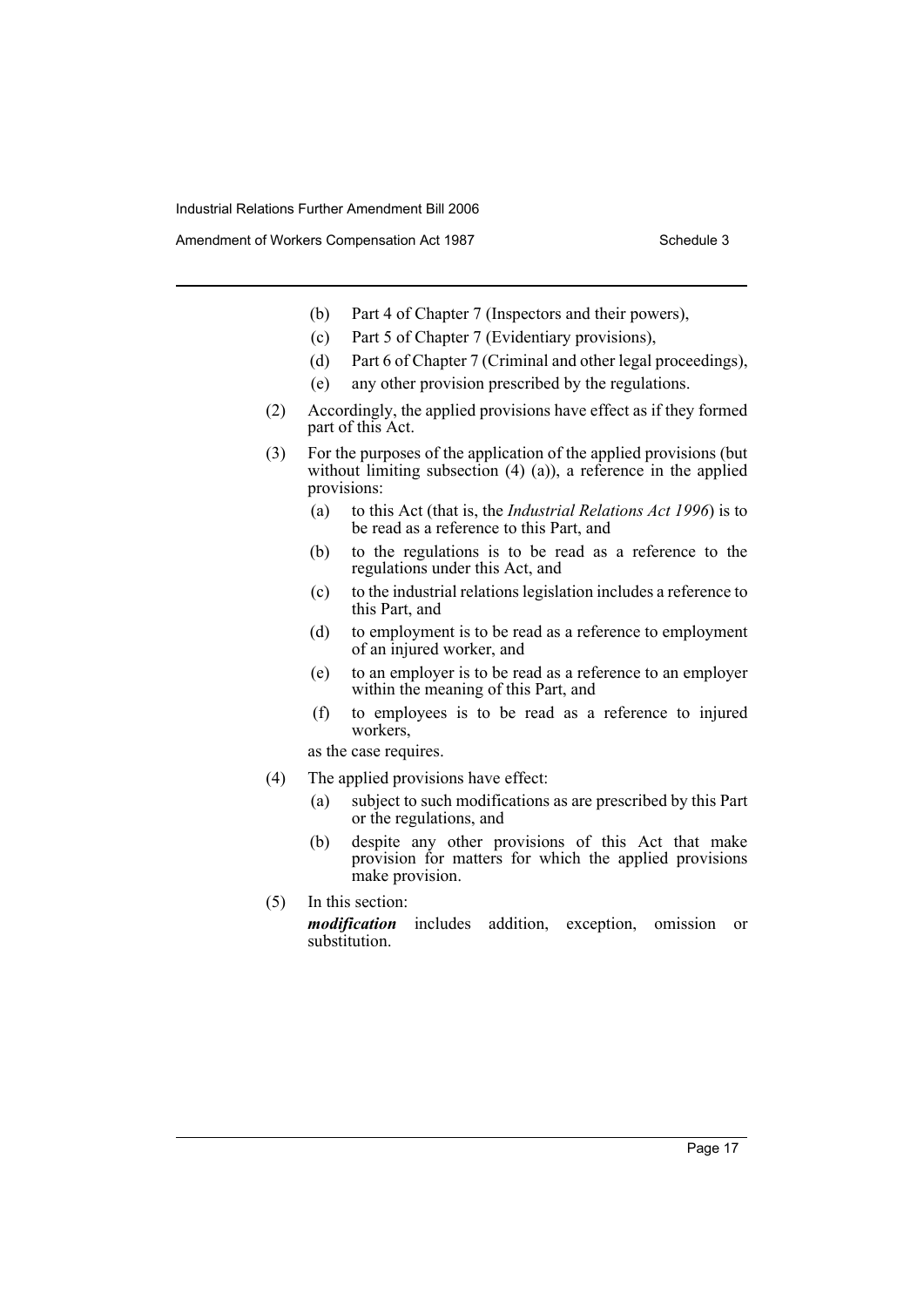Schedule 3 Amendment of Workers Compensation Act 1987

# **[2] Schedule 6 Savings, transitional and other provisions**

Insert after Part 19B:

# **Part 19C Provisions consequent on enactment of Industrial Relations Further Amendment Act 2006**

### **1 Application of Part 8**

- (1) Part 8 (as inserted by the *Industrial Relations Further Amendment Act 2006*) applies in relation to injured workers who are dismissed on or after the commencement of the Part.
- (2) The provisions of Part 7 of Chapter 2 of the *Industrial Relations Act 1996* (as in force immediately before their repeal by the *Industrial Relations Further Amendment Act 2006*) continue to apply in relation to injured employees within the meaning of that Part who were dismissed before the day on which that Part was repealed as if the provisions had not been repealed.

# **[3] Schedule 6, Part 20**

Insert at the end of clause 1 (1):

*Industrial Relations Further Amendment Act 2006*—to the extent that it amends this Act and repeals Part 7 of Chapter 2 of the *Industrial Relations Act 1996*